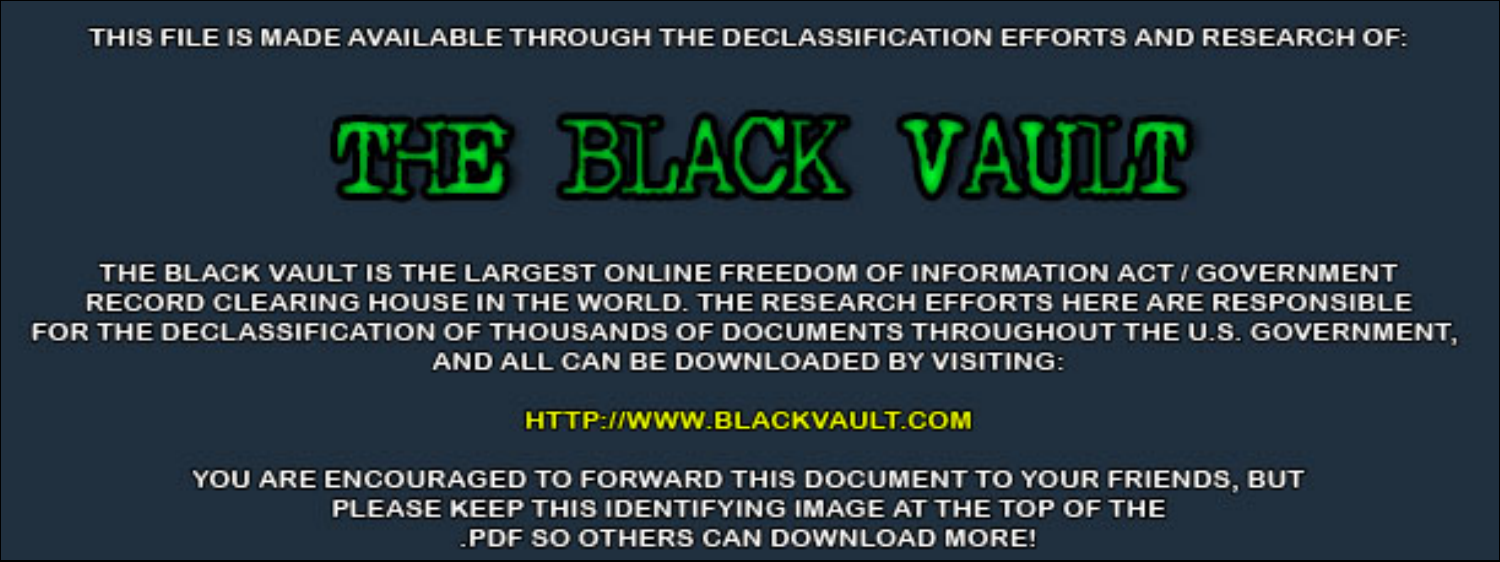U.S. Department of Justice

Federal Bureau of Investigation Washington, D.C. 20535

April 1, 2014

MR. JOHN GREENEWALD JR. THE BLACK VAULT

> FOIPA Request No.: 1258616-000 Subject: HUNSAKER, JEROME CLARKE

Dear Mr. Greenewald:

This is in response to your Freedom of Information Act (FOIA) request.

Records which may have been responsive to your request were destroyed on September 24, 2004. Since this material could not be reviewed, it is not known if it was responsive to your request. Record retention and disposal is carried out under supervision of the National Archives and Records Administration (NARA), Title 44, United States Code, Section 3301 and Title 36, Code of Federal Regulations, Chapter 12, Sub-chapter B, Part 1228. The FBI Records Retention Plan and Disposition Schedules have been approved by the United States District Court for the District of Columbia and are monitored by NARA.

A search of the FBI Headquarters electronic surveillance indices has been conducted, and no responsive record which indicates that your subject has ever been the target of electronic surveillance was located.

For your information, Congress excluded three discrete categories of law enforcement and national security records from the requirements of the FOIA. See 5 U.S. C. § 552(c) (2006 & Supp. IV (2010). This response is limited to those records subject to the requirements of the FOIA. This is a standard notification given to all our requesters and should not be taken as an indication that excluded records do, or do not, exist.

You may file an appeal by writing to the Director, Office of Information Policy (OIP), U.S. Department of Justice, 1425 New York Ave., NW, Suite 11050, Washington, D.C. 20530-0001 , or you may submit an appeal through OIP's eFOIA portal at http://www.justice.gov/oip/efoia-portal.html. Your appeal must be received by OIP within sixty (60) days from the date of this letter in order to be considered timely. The envelope and the letter should be clearly marked "Freedom of Information Appeal." Please cite the FOIPA Request Number in any correspondence to us for proper identification of your request.

Enclosed for your information is a copy of the FB! Fact Sheet and Explanation of Exemptions.<br>
Sincerely,<br>  $\begin{array}{|c|c|c|}\n\hline\n\text{Sinceely,} & \text{Sque} & \text{Sque} & \text{Sque} & \text{Sque} & \text{Sque} & \text{Sque} & \text{Sque} & \text{Sque} & \text{Sque} & \text{Sque} & \text{Sque} & \text{Sque} & \text{S$ 

Sincerely,

David M. Hardy Section Chief, Record/Information Dissemination Section Records Management Division

Enclosures (2)

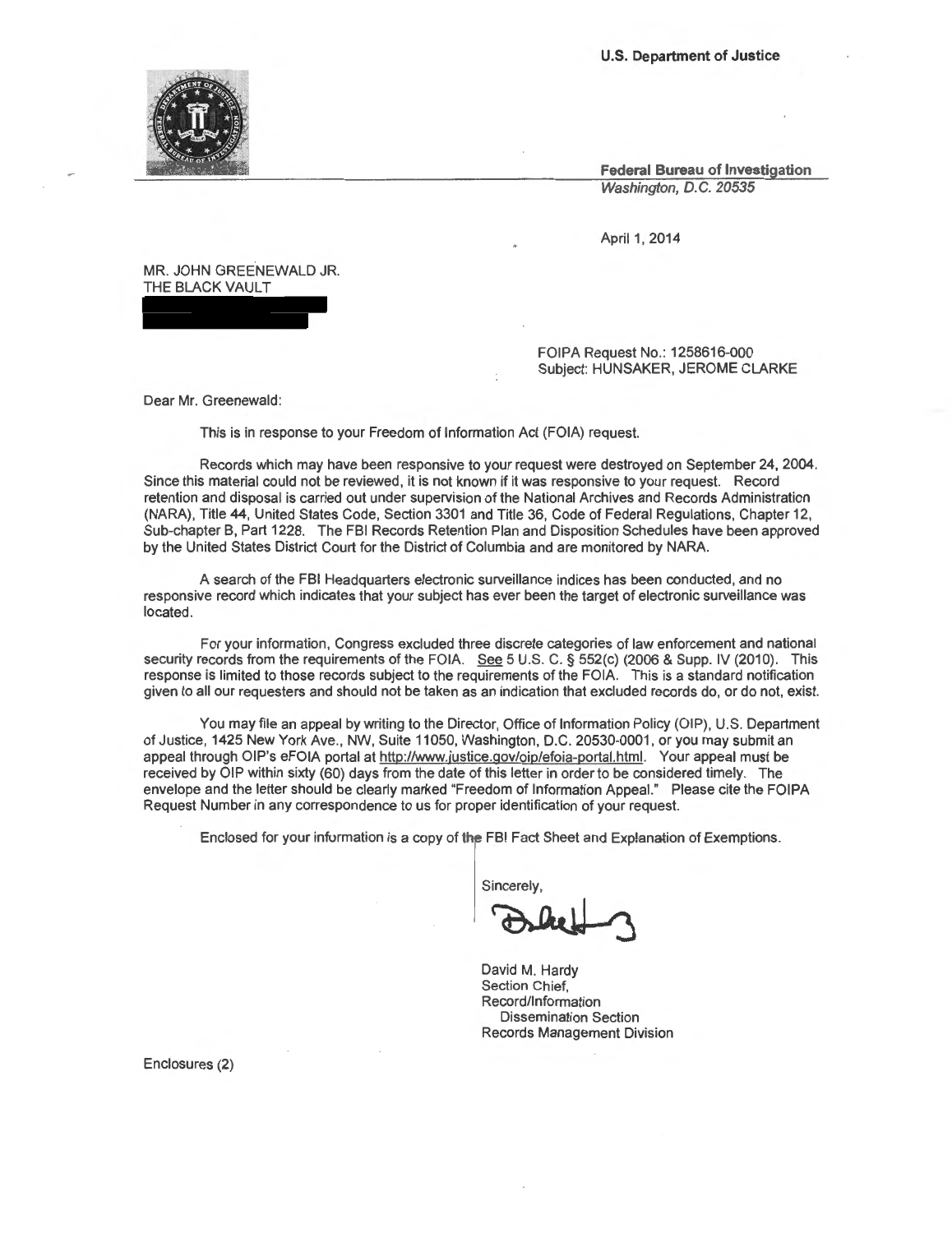

# **FBI FACT SHEET**

- **The primary functions of the FBI are national security and law enforcement.**
- **The FBI does not keep a file on every citizen of the United States.**
- **The FBI was not established until1908 and we have very few records prior to the 1920s.**
- **FBI files generally contain reports** of FBI investigations of a wide range of matters, including counterterrorism, counter-intelligence, cyber crime, public corruption, civil rights, organized crime, white collar crime, major thefts, violent crime, and applicants.
- **The FBI does not issue clearances or non-clearances for anyone other than its own personnel or persons having access to FBI facilities.** Background investigations for security clearances are conducted by many different Government agencies. Persons who received a clearance while in the military or employed with some other government agency should contact that entity. Most government agencies have websites which are accessible on the internet which have their contact information.
- **A criminal history summary check or "rap sheet" is NOT the same as an "FBI file."** It is a listing of information taken from fingerprint cards and related documents submitted to the FBI in connection with arrests, federal employment, naturalization or military service. The subject of a "rap sheet" may obtain a copy by submitting a written request to FBI, Criminal Justice Information Services (CJIS) Division, Record Request, 1000 Custer Hollow Road, Clarksburg, West Virginia 26306. Along with a specific written request, the individual must submit a new full set of his/her fingerprints in order to locate the record, establish positive identification, and ensure that an individual's records are not disseminated to an unauthorized person. The fingerprint submission must include the subject's name, date and place of birth. There is a required fee of \$18 for this service, which must be submitted by money order or certified check made payable to the Treasury of the United States. A credit card payment option is also available. Forms for this option and additional directions may be obtained by accessing the FBI Web site at www.fbi.gov/about-us/cjis/background-checks/background\_checks.
- **The National Name Check Program (NNCP)** conducts a search of the FBI's Universal Index (UNI) to identify any information contained in FBI records that may be associated with an individual and provides the results of that search to a requesting federal, state or local agency. Names are searched in a multitude of combinations and phonetic spellings to ensure all records are located. The NNCP also searches for both "main" and "cross reference" files. A main file is an entry that carries the name corresponding to the subject of a file, while a cross reference is merely a mention of an individual contained in a file. The results from a search of this magnitude can result in several "hits" and "idents" on an individual. In each instance where UNI has identified a name variation or reference, information must be reviewed to determine if it is applicable to the individual in question.
- **The Record/Information Dissemination Section (RIDS)** searches for records and provides copies of FBI files responsive to Freedom of Information or Privacy Act (FOIPA) requests for information. RIDS provides responsive documents to requesters seeking "reasonably described information." For a FOIPA search, the subject's name, event, activity, or business is searched to determine whether there is an associated investigative file. This is called a "main file search" and differs from the **NNCP** search.

## **FOR GENERAL INFORMATION ABOUT THE FBI, VISIT OUR WEBSITE AT www.fbi.gov**